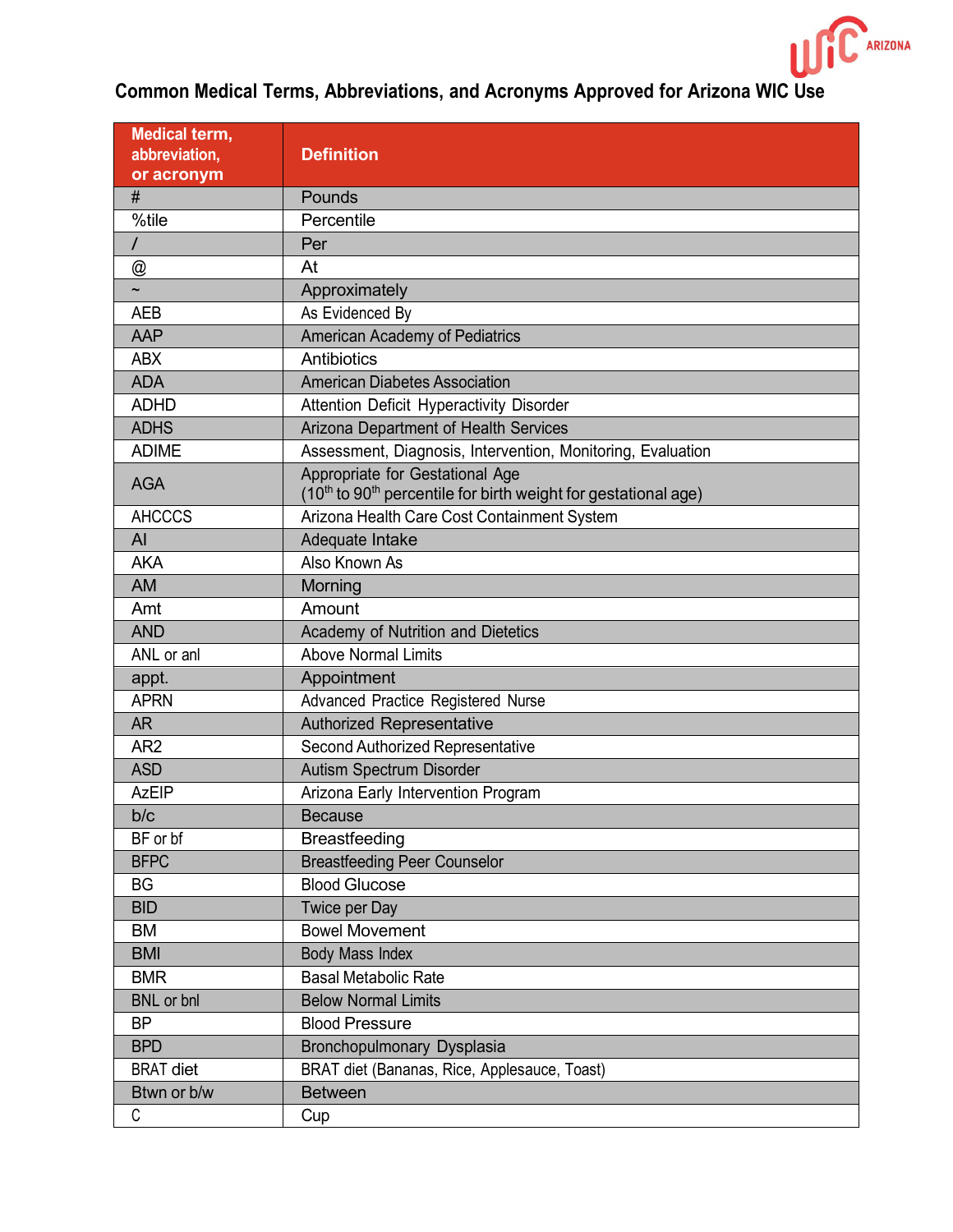| <b>Medical term,</b> |                                                                                        |
|----------------------|----------------------------------------------------------------------------------------|
| abbreviation,        | <b>Definition</b>                                                                      |
| or acronym           |                                                                                        |
| C/O                  | Complains of                                                                           |
| C <sub>1</sub>       | Child 1 year old                                                                       |
| C <sub>2</sub>       | Child 2 years old                                                                      |
| C <sub>3</sub>       | Child 3 years old                                                                      |
| C <sub>4</sub>       | Child 4 years old                                                                      |
| Ca+ or Ca            | Calcium                                                                                |
| Catch-up             | Rate of growth that is faster than expected, seen when a child who has                 |
| growth               | experienced stunted growth due to a nutritional insult receives adequate               |
|                      | energy and protein                                                                     |
| <b>CBC</b>           | <b>Complete Blood Count</b>                                                            |
| <b>CBW</b>           | <b>Current Body Weight</b>                                                             |
| <b>CDC</b>           | <b>Centers for Disease Control and Prevention</b>                                      |
| <b>CF</b>            | <b>Cystic Fibrosis</b>                                                                 |
| <b>CHO</b>           | Carbohydrate                                                                           |
| <b>CLC</b>           | <b>Certified Lactation Counselor</b>                                                   |
| cm                   | <b>Centimeters</b>                                                                     |
| <b>CNE</b>           | <b>Community Nutrition Educator</b>                                                    |
| <b>CNG</b>           | Continuous Nasogastric (feeding)                                                       |
| <b>CNS</b>           | <b>Central Nervous System</b>                                                          |
| COG                  | Continuous Oral Gastric (feeding)                                                      |
| Corrected Age (CA)   | Age from birth, corrected for prematurity (40 weeks minus gestational age at<br>birth) |
| conc.                | Concentrate formula                                                                    |
| cont                 | Continue(d)                                                                            |
| C/S                  | <b>Cesarean Section</b>                                                                |
| <b>CPS</b>           | <b>Child Protective Services</b>                                                       |
| <b>CRS</b>           | <b>Children's Rehabilitation Services</b>                                              |
| <b>CSFP</b>          | <b>Commodity Supplemental Food Program</b>                                             |
| <b>CSHCN</b>         | <b>Children with Special Health Care Needs</b>                                         |
| CT or Cert           | Certification                                                                          |
| <b>CVB</b>           | Cash Value Benefit(s)                                                                  |
| D                    | Day                                                                                    |
| d/t                  | Due to                                                                                 |
| d/c                  | <b>Discontinue</b>                                                                     |
| $d$ /o               | <b>Disorder</b>                                                                        |
| <b>DBE</b>           | Designated Breastfeeding Expert                                                        |
| <b>DCS</b>           | Department of Child Safety                                                             |
| <b>DDS</b>           | Dentist                                                                                |
| <b>DES</b>           | Department of Economic Security                                                        |
| dL                   | <b>Deciliters</b>                                                                      |
| <b>DM</b>            | <b>Diabetes Mellitus</b>                                                               |
| <b>DNP</b>           | Doctor of Nursing Practice                                                             |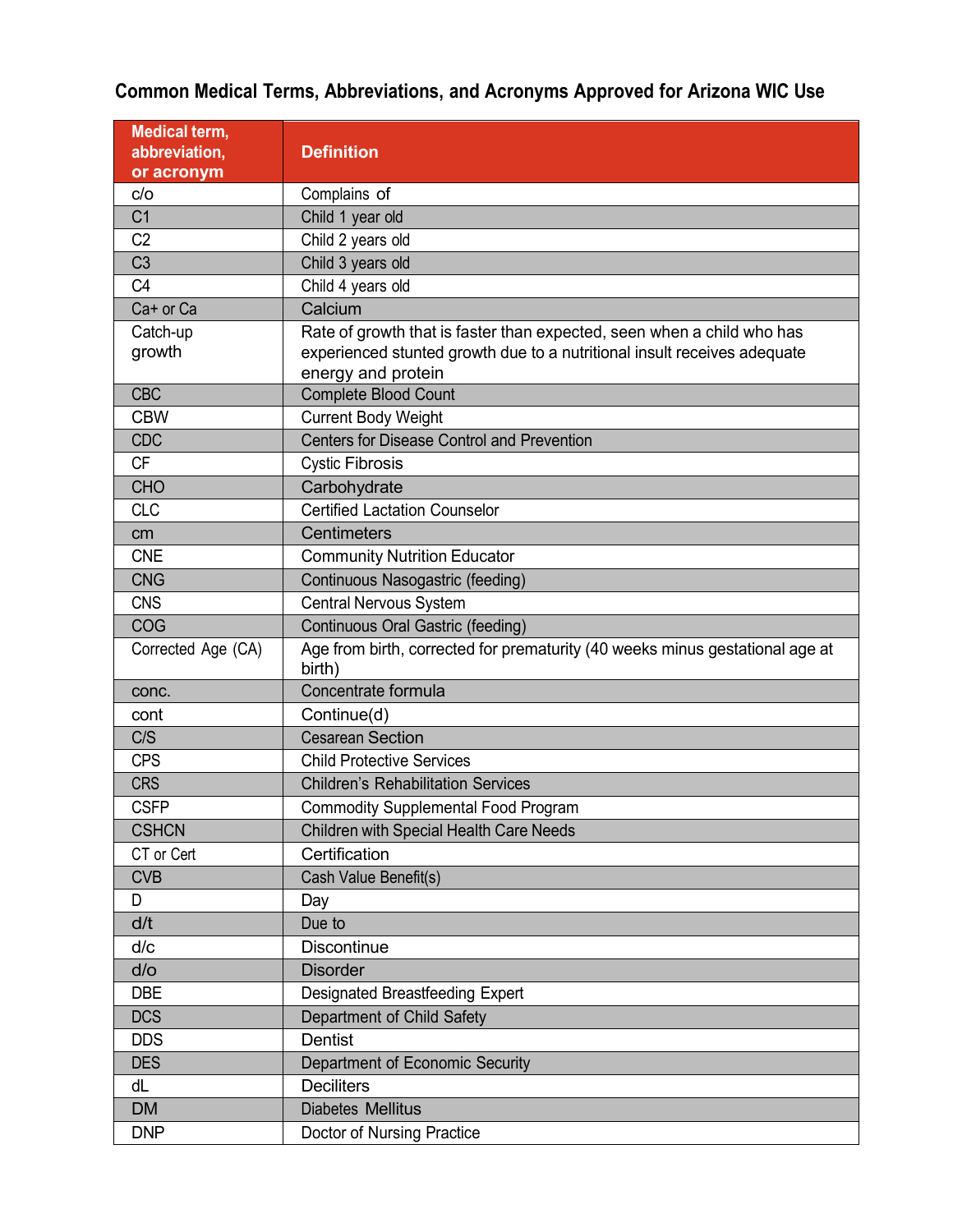| <b>Medical term,</b>       |                                                                                   |
|----------------------------|-----------------------------------------------------------------------------------|
| abbreviation,              | <b>Definition</b>                                                                 |
| or acronym<br><b>DO</b>    | Doctor of Osteopathic Medicine                                                    |
| <b>DOB</b>                 | Date of Birth                                                                     |
| Doc(s)                     | Document(s)                                                                       |
| DOR or sDOR                | Division of Responsibility/ The Satter Division of Responsibility in Feeding      |
| <b>DRI</b>                 | Dietary Reference Intake                                                          |
| <b>DTR</b>                 | Dietetic Technician Registered                                                    |
| <b>Dx</b>                  | Diagnosis                                                                         |
| Dysphagia                  | Difficulty swallowing                                                             |
| <b>EAR</b>                 | <b>Estimated Average Requirement</b>                                              |
| <b>Early Term</b>          | Gestational age of 37 weeks to 38 6/7 weeks                                       |
| <b>EBM</b>                 | <b>Expressed Breastmilk</b>                                                       |
| <b>EBNP</b>                | <b>Enrolled But Not Participating</b>                                             |
| <b>EDD</b>                 | <b>Estimated Delivery Date</b>                                                    |
| <b>EER</b>                 | <b>Estimated Energy Requirement</b>                                               |
| <b>EGA</b>                 | <b>Estimated Gestational Age</b>                                                  |
| <b>EMR</b>                 | <b>Electronic Medical Record</b>                                                  |
| EN                         |                                                                                   |
| <b>ENV</b>                 | <b>Exclusively Nursing</b><br>Environment                                         |
| <b>ELBW</b>                |                                                                                   |
| <b>EPSDT</b>               | Extremely Low Birth Weight (Less than 1000 g or 2 lbs 3 oz)                       |
|                            | Early and Periodic Screening, Diagnosis, and Treatment                            |
| ER                         | <b>Emergency Room</b>                                                             |
| f/u                        | Follow up                                                                         |
| fdg<br>Fe+ or Fe           | Feeding                                                                           |
|                            | Iron                                                                              |
| <b>FB</b>                  | <b>Food Benefits</b>                                                              |
| <b>FFR</b><br><b>FMNP</b>  | Arizona WIC Program Formula and Food Request<br>Farmers' Market Nutrition Program |
|                            |                                                                                   |
| <b>FTT</b>                 | <b>Failure to Thrive</b>                                                          |
| Full Term                  | Gestational age of 39 weeks to 40 6/7 weeks                                       |
| F&V or F/V                 | <b>Fruits and Vegetables</b>                                                      |
| g                          | Gram(s)<br><b>Gastric Tube</b>                                                    |
| G Tube                     |                                                                                   |
| GA                         | <b>Gestational Age</b><br><b>Gestational Diabetes Mellitus</b>                    |
| <b>GDM</b>                 |                                                                                   |
| <b>GERD</b>                | Gastroesophageal Reflux Disease                                                   |
| Gest                       | Gestation(al)<br>Gastrointestinal                                                 |
| GI                         |                                                                                   |
| $h$ / $o$                  | History of                                                                        |
| <b>HANDS</b><br><b>HCP</b> | Health and Nutrition Delivery System<br><b>Health Care Provider</b>               |
|                            |                                                                                   |
| Hgb                        | Hemoglobin                                                                        |
| Hr                         | Hour                                                                              |
| <b>HR</b>                  | <b>High Risk</b>                                                                  |
| ht                         | Height                                                                            |
| <b>HTN</b>                 | Hypertension                                                                      |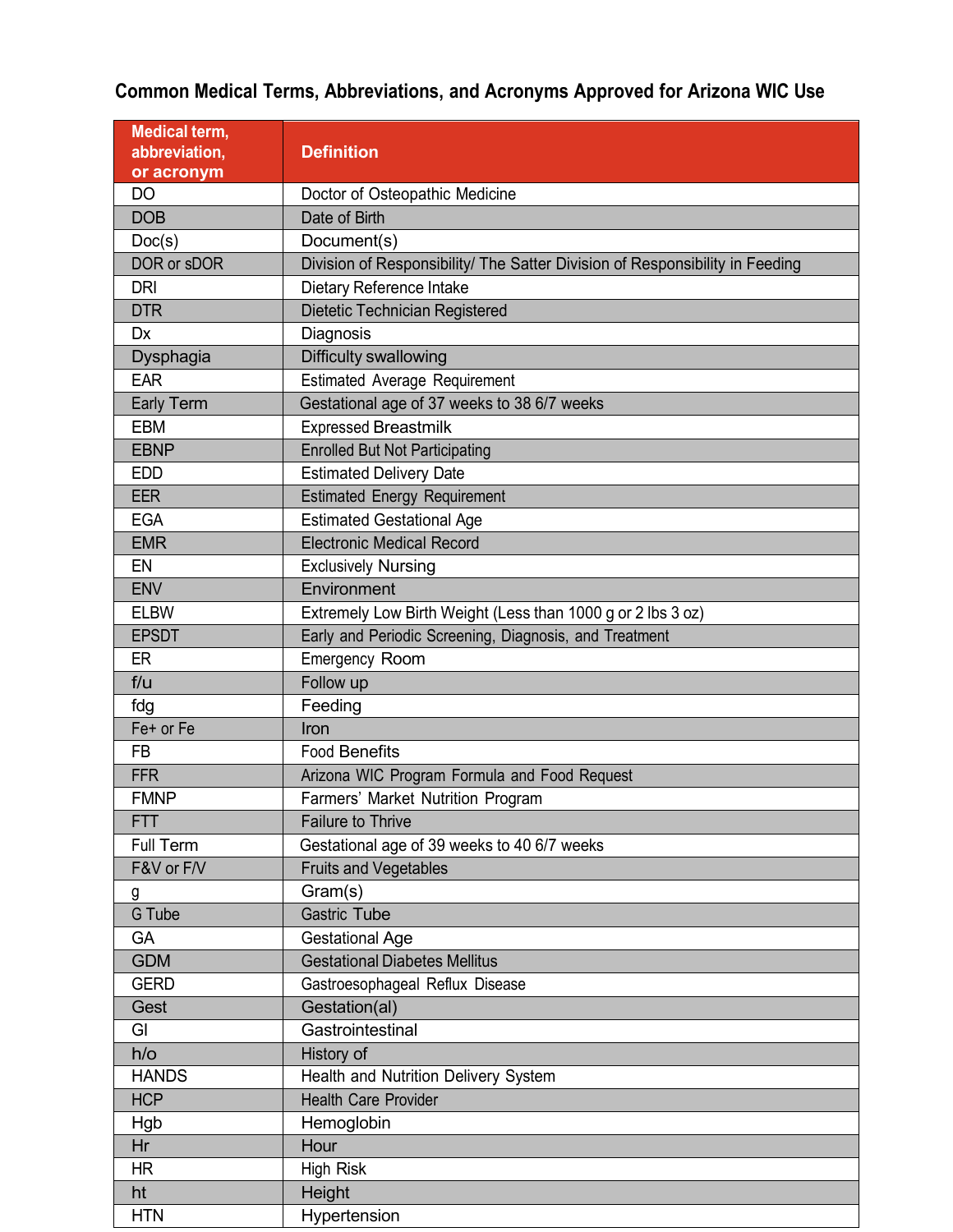| <b>Medical term,</b> |                                                                                                  |
|----------------------|--------------------------------------------------------------------------------------------------|
| abbreviation,        | <b>Definition</b>                                                                                |
| or acronym           |                                                                                                  |
| <b>HVP</b>           | Home Visiting Program                                                                            |
| hx                   | <b>History</b>                                                                                   |
| <b>IBCLC</b>         | International Board Certified Lactation Consultant                                               |
| <b>IBD</b>           | <b>Inflammatory Bowel Disease</b>                                                                |
| <b>IBS</b>           | Irritable Bowel Syndrome                                                                         |
| <b>IBW</b>           | <b>Ideal Body Weight</b>                                                                         |
| <b>IDA</b>           | Iron Deficiency Anemia                                                                           |
| <b>IDDM</b>          | Insulin Dependent Diabetes Mellitus                                                              |
| <b>IEN</b>           | <b>Infant Exclusively Nursing</b>                                                                |
| <b>IFF</b>           | <b>Infant Formula Fed</b>                                                                        |
| <b>ILCA</b>          | <b>International Lactation Consultant Association</b>                                            |
| in                   | inches                                                                                           |
| <b>IOM</b>           | Institute of Medicine                                                                            |
| <b>IPN</b>           | <b>Infant Partially Nursing</b>                                                                  |
| <b>IS</b>            | <b>Intake Specialist</b>                                                                         |
| $\mathsf{IV}$        | Intravenous                                                                                      |
| J Tube               | Jejunostomy Tube                                                                                 |
| kcal                 | Kilocalories or calorie(s)                                                                       |
| kg                   | Kilogram                                                                                         |
| L.                   | Liter                                                                                            |
| L&D                  | Labor and Delivery                                                                               |
| Late Term            | Gestational age of 41 weeks to 41 6/7 weeks                                                      |
| Ibs                  | Pounds                                                                                           |
| <b>LBW</b>           | Low Birth Weight                                                                                 |
| Lg                   | Large                                                                                            |
| <b>LGA</b>           | Large for Gestational Age<br>(Greater than 90th percentile for birth weight for gestational age) |
| МA                   | <b>Medical Assistant</b>                                                                         |
| MC/ Mid Cert         | Mid-Cert/ Mid-Certification                                                                      |
| <b>MCT</b>           | Medium-chain Triglycerides (type of fat)                                                         |
| <b>MD</b>            | <b>Medical Doctor</b>                                                                            |
| Med                  | Medical, Medicine                                                                                |
| Min                  | <b>Minutes</b>                                                                                   |
| Micropremie          | Less than 750 g or 1 lb 10 oz                                                                    |
| mL                   | <b>Milliliter</b>                                                                                |
| Mo                   | Month                                                                                            |
| <b>MR</b>            | <b>Medium Risk</b>                                                                               |
| Msg                  | Message                                                                                          |
| <b>MUBP or MUP</b>   | Multiple User Breast Pump                                                                        |
| <b>MVI</b>           | Multivitamin                                                                                     |
| NA+ or Na            | Sodium                                                                                           |
| <b>NAS</b>           | Neonatal Abstinence Syndrome                                                                     |
| <b>NCP</b>           | <b>Nutrition Care Process</b>                                                                    |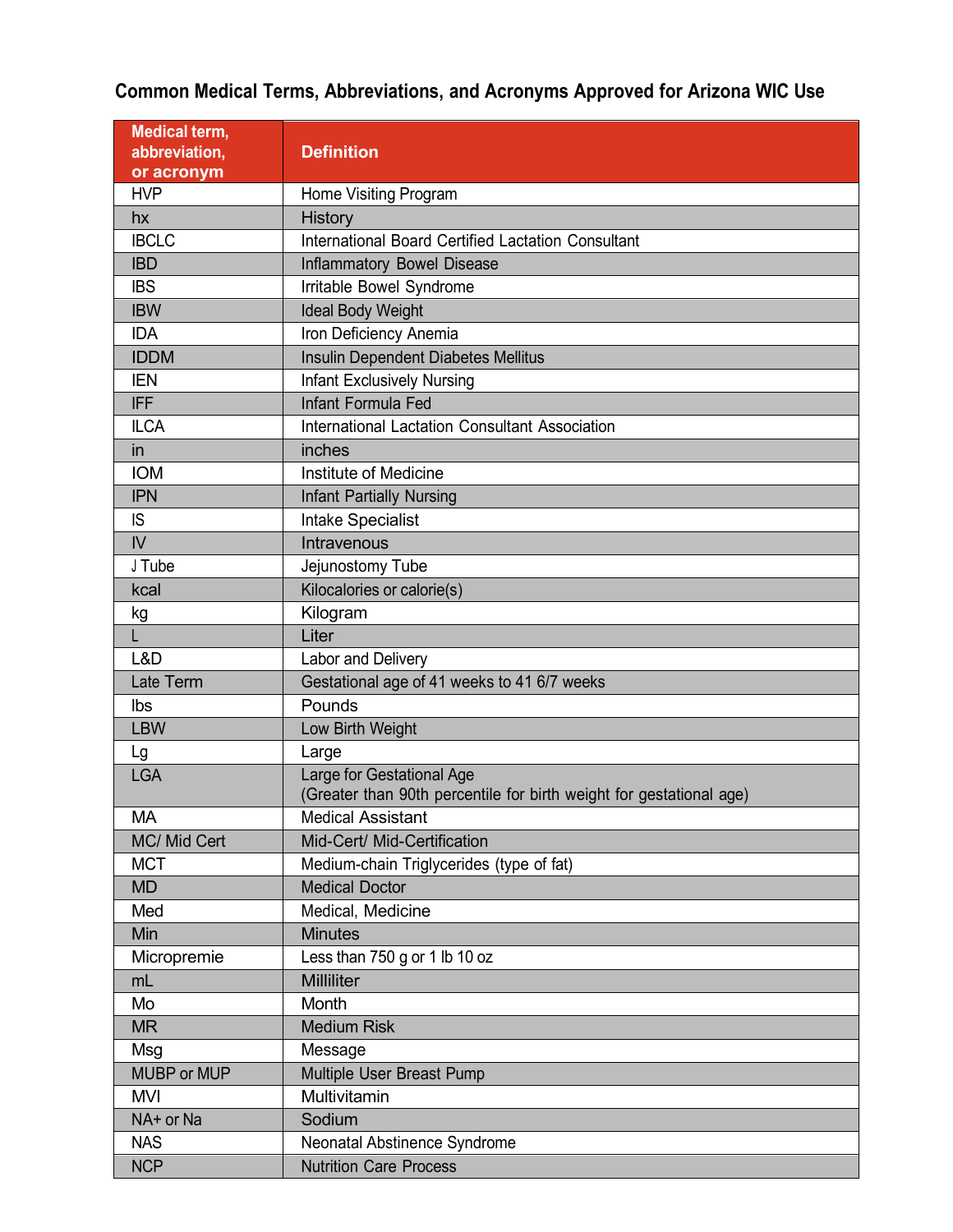| <b>Medical term,</b><br>abbreviation, | <b>Definition</b>                                           |
|---------------------------------------|-------------------------------------------------------------|
| or acronym                            |                                                             |
| Neonate                               | Newborn, birth to 28 days                                   |
| <b>NG Tube</b>                        | Nasogastric Tube                                            |
| <b>NICU</b>                           | Neonatal Intensive Care Unit                                |
| NJ Tube                               | Nasojejunal Tube                                            |
| <b>NKA</b>                            | No Known Allergies                                          |
| <b>NKDA</b>                           | No Known Drug Allergies                                     |
| <b>NKFA</b>                           | No Known Food Allergies                                     |
| N/V                                   | Nausea and Vomiting                                         |
| <b>NIDDM</b>                          | Non-insulin Dependent Diabetes Mellitus                     |
| <b>NP</b>                             | <b>Nurse Practitioner</b>                                   |
| <b>NPO</b>                            | Nothing By Mouth                                            |
| Nut Ed                                | <b>Nutrition Education</b>                                  |
| <b>NWA</b>                            | <b>National WIC Association</b>                             |
| <b>OBGYN</b>                          | Obstetrician/Gynecologist                                   |
| OG Tube                               | Orogastric Tube                                             |
| <b>OGTT</b>                           | Oral Glucose Tolerance Test                                 |
| <b>OT</b>                             | Occupational Therapist/Therapy                              |
| <b>OTC</b>                            | <b>Over The Counter</b>                                     |
| 0Z                                    | <b>Ounces</b>                                               |
| P                                     | Postpartum                                                  |
| PA                                    | <b>Physical Activity</b>                                    |
| PA                                    | <b>Physician Assistant</b>                                  |
| <b>PAL</b>                            | Physical Activity Level (coefficient used to determine EER) |
| <b>PCH</b>                            | Phoenix Children's Hospital                                 |
| <b>PCOS</b>                           | Polycystic Ovary Syndrome                                   |
| <b>PCP</b>                            | Primary Care Provider/Physician                             |
| Peds                                  | Pediatrician/ Pediatrics                                    |
| <b>PEG</b>                            | Percutaneous Endoscopic Gastrostomy                         |
| <b>PES</b>                            | Problem, Etiology, Signs, and Symptoms                      |
| PG                                    | Pregnant                                                    |
| PG1                                   | Pregnant participant less than 18 years old                 |
| PG <sub>2</sub>                       | Pregnant adult over 18 years old                            |
| <b>PKU</b>                            | Phenylketonuria (genetic disorder of metabolism)            |
| <b>PM</b>                             | Afternoon                                                   |
| <b>PMAD</b>                           | Perinatal Mood and Anxiety Disorder                         |
| PN                                    | <b>Partially Nursing</b>                                    |
| <b>PNV</b>                            | <b>Prenatal Vitamin</b>                                     |
| Prev                                  | Previous                                                    |
| PT                                    | Physical Therapist/Therapy                                  |
| PO                                    | <b>By Mouth</b>                                             |
| Post Term                             | Gestational age more than 42 weeks                          |
| prn                                   | <b>As Needed</b>                                            |
| <b>PRO</b>                            | Protein                                                     |
| <b>PSI</b>                            | Postpartum Support International                            |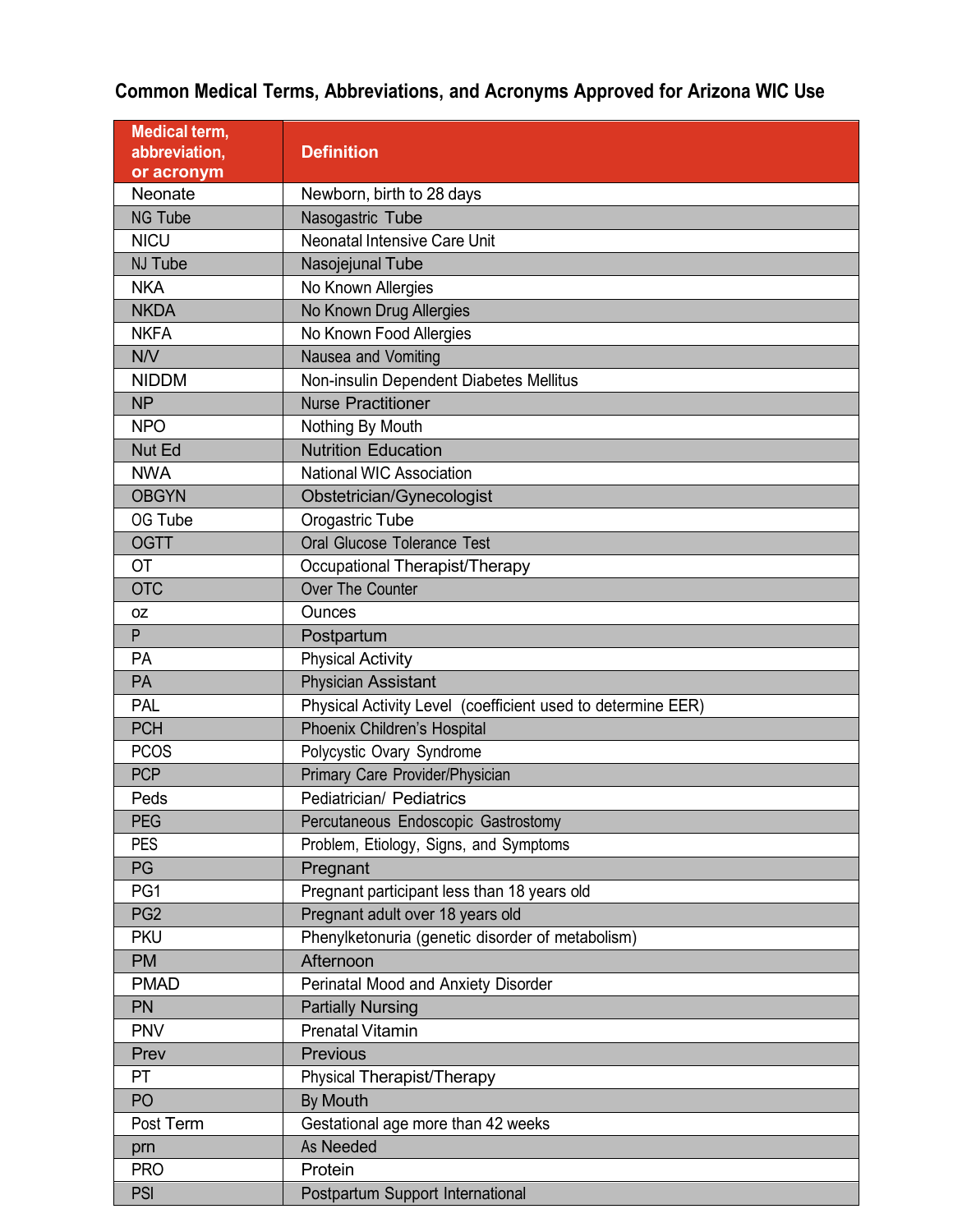| Medical term,<br>abbreviation,<br>or acronym | <b>Definition</b>                                                                                    |
|----------------------------------------------|------------------------------------------------------------------------------------------------------|
| <b>PTSD</b>                                  | Post Traumatic Stress Disorder                                                                       |
| <b>PWD</b>                                   | Powder                                                                                               |
| q                                            | Every                                                                                                |
| QD                                           | Every Day                                                                                            |
| qh                                           | Every Hour                                                                                           |
| <b>QID</b>                                   | Four Times Per Day                                                                                   |
| qod                                          | Every Other Day                                                                                      |
| <b>R&amp;O</b>                               | <b>Rights and Obligations</b>                                                                        |
| r/t                                          | Related to                                                                                           |
| <b>RDA</b>                                   | <b>Recommended Dietary Allowance</b>                                                                 |
| <b>RDI</b>                                   | Recommended Dietary Intake                                                                           |
| RD(N)                                        | <b>Registered Dietitian (Nutritionist)</b>                                                           |
| rec                                          | Recommend(ed)                                                                                        |
| Ref                                          | Referral, Referred                                                                                   |
| Req'd                                        | Required                                                                                             |
| <b>RN</b>                                    | <b>Registered Nurse</b>                                                                              |
| r/s                                          | Reschedule                                                                                           |
| <b>RTF</b>                                   | Ready to Feed                                                                                        |
| <b>Rx</b>                                    | Prescription                                                                                         |
| <b>Rxn</b>                                   | Reaction                                                                                             |
| s/s                                          | Signs and Symptoms                                                                                   |
| s/p                                          | <b>Status Post</b>                                                                                   |
| <b>SF</b>                                    | Sugar Free                                                                                           |
| <b>SGA</b>                                   | <b>Small for Gestational Age</b><br>(Less than 10th percentile for birth weight for gestational age) |
| <b>SLP</b>                                   | Speech Language Pathology                                                                            |
| Sml                                          | <b>Small</b>                                                                                         |
| <b>SOAP</b>                                  | Subjective, Objective, Assessment, Plan                                                              |
| <b>ST</b>                                    | Speech Therapy                                                                                       |
| SUBP or SUP                                  | Single User Breast Pump                                                                              |
| <b>Sx</b>                                    | Symptoms                                                                                             |
| <b>Sx</b>                                    | Surgery                                                                                              |
| <b>TEE</b>                                   | <b>Total Energy Expenditure</b>                                                                      |
| Term                                         | Gestational age 37 to 42 weeks                                                                       |
| <b>TID</b>                                   | Three Times Per Day                                                                                  |
| Tol                                          | Tolerate                                                                                             |
| Tx                                           | Treatment                                                                                            |
| <b>UBW</b>                                   | <b>Usual Body Weight</b>                                                                             |
| <b>UC</b>                                    | <b>Ulcerative Colitis</b>                                                                            |
| UL                                           | (Tolerable) Upper Intake Level                                                                       |
| <b>US</b>                                    | <b>Ultrasound</b>                                                                                    |
| USDA (FNS)                                   | United States Department of Agriculture (Food and Nutrition Service)                                 |
| UTI                                          | <b>Urinary Tract Infection</b>                                                                       |
| <b>VBAC</b>                                  | Vaginal Birth After C-section                                                                        |